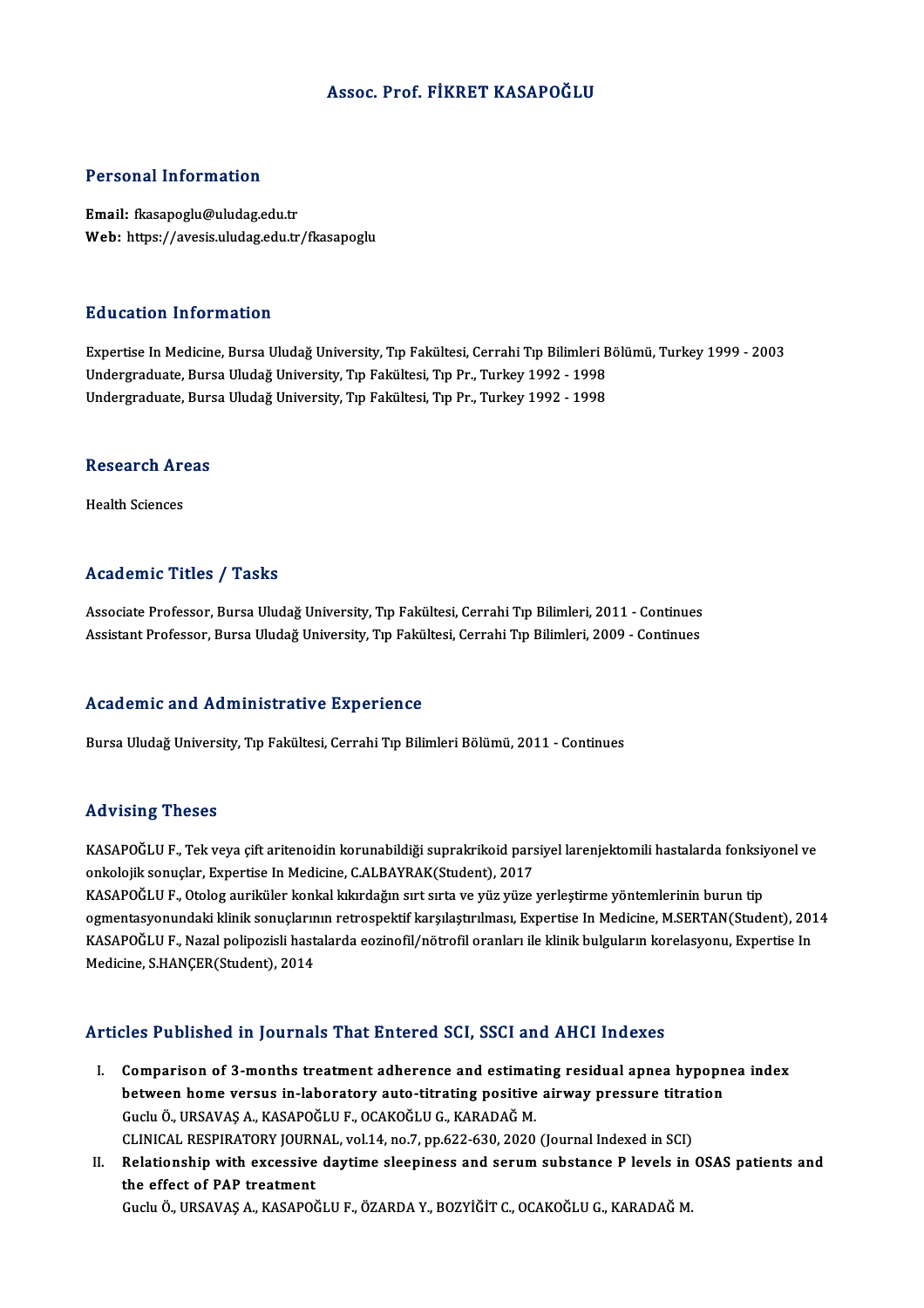SLEEP AND BIOLOGICAL RHYTHMS, vol.17, no.3, pp.355-361, 2019 (Journal Indexed in SCI)<br>Pregnestis significance of seft tissue denosits in Jarungeal sansineme SLEEP AND BIOLOGICAL RHYTHMS, vol.17, no.3, pp.355-361, 2019 (Journal Inc<br>III. Prognostic significance of soft tissue deposits in laryngeal carcinoma<br>ÖZMEN Ö A Albay M SARAYDAROČULÖ, DEMİR U U KASAROČULE COSKI III. Prognostic significance of soft tissue deposits in laryngeal carcinoma<br>ÖZMEN Ö.A., Alpay M., SARAYDAROĞLU Ö., DEMİR U. L., KASAPOĞLU F., COSKUN H. H., BASUT O. İ. BRAZILIAN JOURNAL OF OTORHINOLARYNGOLOGY, vol.84, no.5, pp.566-573, 2018 (Journal Indexed in SCI) IV. Comparison of the effectiveness of Brandt-Daroff Vestibular training and Epley Canalith BRAZILIAN JOURNAL OF OTORHINOLARYNGOLOGY, vol.84, no.5, pp.566-573, 2018 (Journal Indexed in SCI)<br>Comparison of the effectiveness of Brandt-Daroff Vestibular training and Epley Canalith<br>repositioning maneuver in benign Par Comparison of the effect<br>repositioning maneuver<br>prospective clinical trial<br>Cetin V.S. ÖZMEN Ö.A. DE repositioning maneuver in benign Paroxysmal positional vertigo<br>prospective clinical trial<br>Cetin Y. S. , ÖZMEN Ö. A. , DEMİR U. L. , KASAPOĞLU F., Basut O., Coskun H.<br>PAKISTAN JOUPNAL OF MEDICAL SCIENCES vol 34. po 3. pp 55 prospective clinical trial<br>Cetin Y. S. , ÖZMEN Ö. A. , DEMİR U. L. , KASAPOĞLU F., Basut O., Coskun H.<br>PAKISTAN JOURNAL OF MEDICAL SCIENCES, vol.34, no.3, pp.558-563, 2018 (Journal Indexed in SCI) V. Should Nasal Function be Considered Prior to Tympanoplasty? PAKISTAN JOURNAL OF MEDICAL SCIENCES, vol.34, no.3, pp.558-563, 2018 (Journal Indexed in<br>Should Nasal Function be Considered Prior to Tympanoplasty?<br>Akyildiz M. Y. , ÖZMEN Ö. A. , DEMİR U. L. , KASAPOĞLU F., COŞKUN H. H. , JOURNAL OF INTERNATIONAL ADVANCED OTOLOGY, vol.14, no.1, pp.53-57, 2018 (Journal Indexed in SCI)<br>VI. Impact of Septoplasty on Eustachian Tube Functions Akyildiz M. Y., ÖZMEN Ö. A., DEMİR U. L., KASAPOĞLU F., CONATIONAL OF INTERNATIONAL ADVANCED OTOLOGY, vol.14<br>VI. Impact of Septoplasty on Eustachian Tube Functions JOURNAL OF INTERNATIONAL ADVANCED OTOLOGY, vol.14, no.1, pp.53-57, 2018 (Journal Inde:<br>Impact of Septoplasty on Eustachian Tube Functions<br>Akyildiz M.Y. , ÖZMEN Ö. A. , DEMİR U. L. , KASAPOĞLU F., COŞKUN H. H. , BASUT O. İ. Impact of Septoplasty on Eustachian Tube Functions<br>Akyildiz M. Y. , ÖZMEN Ö. A. , DEMİR U. L. , KASAPOĞLU F., COŞKUN H. H. , BASUT O. İ. , SIĞIRLI D.<br>JOURNAL OF CRANIOFACIAL SURGERY, vol.28, no.8, pp.1929-1932, 2017 (Journ Akyildiz M. Y. , ÖZMEN Ö. A. , DEMİR U. L. , KASAPOĞLU F., COŞKUN H. H. , BASUT O. İ.<br>JOURNAL OF CRANIOFACIAL SURGERY, vol.28, no.8, pp.1929-1932, 2017 (Journal In<br>VII. Reconstruction of orbital exenteration defects with b JOURNAL OF CRANIOFACIAL SURGE<br>Reconstruction of orbital exent<br>Bilge A. D. , Yazici B., KASAPOĞLU F.<br>INTERNATIONAL OPHTHALMOLOCI VII. Reconstruction of orbital exenteration defects with bilobed forehead flap<br>Bilge A. D., Yazici B., KASAPOĞLU F.<br>INTERNATIONAL OPHTHALMOLOGY, vol.36, no.6, pp.861-865, 2016 (Journal Indexed in SCI) Bilge A. D. , Yazici B., KASAPOĞLU F.<br>INTERNATIONAL OPHTHALMOLOGY, vol.36, no.6, pp.861-865, 2016 (Journal Indexed in SCI)<br>VIII. Comparison of Videonystagmography and Audiological Findings after Stapedotomy; CO2 Laser v **INTERNATIC<br>Comparisor**<br>Perforator<br>*Verses* S. Po Comparison of Videonystagmography and Audiological Findings<br>Perforator<br>Karaca S., Basut O., DEMİR U. L. , ÖZMEN Ö. A. , KASAPOĞLU F., Coskun H.<br>JOUPNAL OE INTERNATIONAL ADVANCED OTOLOCY vol 12 no 2 nn 15: Perforator<br>Karaca S., Basut O., DEMİR U. L. , ÖZMEN Ö. A. , KASAPOĞLU F., Coskun H.<br>JOURNAL OF INTERNATIONAL ADVANCED OTOLOGY, vol.12, no.2, pp.152-155, 2016 (Journal Indexed in SCI) Karaca S., Basut O., DEMİR U. L. , ÖZMEN Ö. A. , KASAPOĞLU F., Coskun H.<br>JOURNAL OF INTERNATIONAL ADVANCED OTOLOGY, vol.12, no.2, pp.152-155, 2016 (Journal Indexed in SCI)<br>IX. Comparison of Clinical Results in Nasal Tip Au JOURNAL OF INTERNATIONAL ADVANCED OTOLOGY, vol.12, no.<br>Comparison of Clinical Results in Nasal Tip Augmentation<br>Technique With Autogenous Auricular Conchal Cartilage<br>Sabin M.S., KASAROČUJE, DEMIRJU J., ÖZMENÖÅÅ, Coslave H Comparison of Clinical Results in Nasal Tip Augmentation Either V<br>Technique With Autogenous Auricular Conchal Cartilage<br>Sahin M.S., KASAPOĞLU F., DEMİR U.L., ÖZMEN Ö.A., Coskun H., Basut O.<br>JOUPMAL OF CRANIOFACIAL SURCERY Technique With Autogenous Auricular Conchal Cartilage<br>Sahin M. S., KASAPOĞLU F., DEMİR U. L., ÖZMEN Ö. A., Coskun H., Basut O.<br>JOURNAL OF CRANIOFACIAL SURGERY, vol.26, no.7, pp.2109-2114, 2015 (Journal Indexed in SCI)<br>Asso Sahin M. S., KASAPOĞLU F., DEMİR U. L., ÖZMEN Ö. A., Coskun H., Basut O.<br>JOURNAL OF CRANIOFACIAL SURGERY, vol.26, no.7, pp.2109-2114, 2015 (Journal Indexed in<br>X. Association between skin flap thickness and Frey's syndrome JOURNAL OF CRANIOFACIAL SURGERY, vol.26, no.7, pp.2109-2114, 2015<br>Association between skin flap thickness and Frey's syndrome in<br>Durgut O., Basut O., DEMİR U. L. , ÖZMEN Ö. A. , KASAPOĞLU F., Coskun H.<br>HEAD AND NECK JOURNA Association between skin flap thickness and Frey's syndrome in parotid surgery<br>Durgut O., Basut O., DEMİR U. L. , ÖZMEN Ö. A. , KASAPOĞLU F., Coskun H.<br>HEAD AND NECK-JOURNAL FOR THE SCIENCES AND SPECIALTIES OF THE HEAD AND Durgut O., Basut O., DEMİR U. L. , ÖZMEN Ö. A.<br>HEAD AND NECK-JOURNAL FOR THE SCIENCE<br>pp.1781-1786, 2013 (Journal Indexed in SCI)<br>The Consideration of Diffusion MB Imagi pp.1781-1786, 2013 (Journal Indexed in SCI)<br>XI. The Consideration of Diffusion MR Imaging, Dynamic Contrast-Enhanced MR and T2 Relaxation Time pp.1781-1786, 2013 (Journal Indexed in SCI)<br>The Consideration of Diffusion MR Imaging, Dynamic Contrast-Enhanced MR<br>Measurements in Distinguishing of Cholesteatoma with Chronic Otitis Media<br>Unal D. Burukkaye B. HAKVEMEZ B. The Consideration of Diffusion MR Imaging, Dynamic Con<br>Measurements in Distinguishing of Cholesteatoma with Cl<br>Unal D., Buyukkaya R., HAKYEMEZ B., KASAPOĞLU F., PARLAK M.<br>JOUPNAL OF INTERNATIONAL ADVANCED OTOLOCY vol.9, p. Unal D., Buyukkaya R., HAKYEMEZ B., KASAPOĞLU F., PARLAK M.<br>JOURNAL OF INTERNATIONAL ADVANCED OTOLOGY, vol.9, no.3, pp.327-334, 2013 (Journal Indexed in SCI) Unal D., Buyukkaya R., HAKYEMEZ B., KASAPOĞLU F., PARLAK M.<br>JOURNAL OF INTERNATIONAL ADVANCED OTOLOGY, vol.9, no.3, pp.327-334, 2013 (Journal Indexed in SCI<br>XII. The effects of levobupivacaine infiltration on post-tonsille JOURNAL OF INTERNATIONAL ADVANCED OTOLOGY, vol<br>The effects of levobupivacaine infiltration on post-<br>blinded, randomized, and controlled clinical study<br>KASAPOČLUE DEMIRULL KAYAE N. Cetin V.S., YAYA The effects of levobupivacaine infiltration on post-tonsillector<br>blinded, randomized, and controlled clinical study<br>KASAPOĞLU F., DEMİR U. L. , KAYA F. N. , Cetin Y. S. , YAVAŞCAOĞLU B.<br>FUROPEAN ARCHIVES OF OTO PHINO LARYN blinded, randomized, and controlled clinical study<br>KASAPOĞLU F., DEMİR U. L. , KAYA F. N. , Cetin Y. S. , YAVAŞCAOĞLU B.<br>EUROPEAN ARCHIVES OF OTO-RHINO-LARYNGOLOGY, vol.270, no.2, pp.761-766, 2013 (Journal Indexed in SCI)<br> KASAPOĞLU F., DEMİR U. L. , KAYA F. N. , Cetin Y. S. , YAVAŞCAOĞLU B.<br>EUROPEAN ARCHIVES OF OTO-RHINO-LARYNGOLOGY, vol.270, no.2, pp.761-766, 2013 (Journal Indexed in SCI)<br>XIII. Is it the Middle Ear Disease or the Reconstru EUROPEAN ARCHIVES OF OTO-RHINO-L<br>Is it the Middle Ear Disease or the l<br>in Ossicular Chain Reconstruction?<br>DEMIP ILL - Karaca S. ÖZMEN Ö.A. KA Is it the Middle Ear Disease or the Reconstruction Material That Determines the Functional Outcome<br>in Ossicular Chain Reconstruction?<br>DEMİR U. L. , Karaca S., ÖZMEN Ö. A. , KASAPOĞLU F., COŞKUN H. H. , Basut O. in Ossicular Chain Reconstruction?<br>DEMİR U. L. , Karaca S., ÖZMEN Ö. A. , KASAPOĞLU F., COŞKUN H. H. , Basut O.<br>OTOLOGY & NEUROTOLOGY, vol.33, no.4, pp.580-585, 2012 (Journal Indexed in SCI)<br>The efficesy of nosel surgery i XIV. The efficacy of nasal surgery in obstructive sleep apnea syndrome: a prospective clinical study<br>Sufioglu M., ÖZMEN Ö. A., KASAPOĞLU F., DEMİR U. L., URSAVAS A., Erisen L., Onart S. OTOLOGY & NEUROTOLOGY, vol.33, no.4, pp.580-585, 2012 (Journal Indexed in SCI)<br>The efficacy of nasal surgery in obstructive sleep apnea syndrome: a prospe<br>Sufioglu M., ÖZMEN Ö. A. , KASAPOĞLU F., DEMİR U. L. , URSAVAŞ A., EUROPEAN ARCHIVES OF OTO-RHINO-LARYNGOLOGY, vol.269, no.2, pp.487-494, 2012 (Journal Indexed in SCI) Sufioglu M., ÖZMEN Ö. A., KASAPOĞLU F., DEMİR U. L., URSAVAŞ A., Erisen L., Onart S.<br>EUROPEAN ARCHIVES OF OTO-RHINO-LARYNGOLOGY, vol.269, no.2, pp.487-494, 2012 (Journal Indexed<br>XV. Bilateral Chronic Otitis Media and CSF O Granulomatosis<br>DEMİR U.L., KASAPOĞLU F., Ozturk I. Bilateral Chronic Otitis Media and<br>Granulomatosis<br>DEMİR U. L. , KASAPOĞLU F., Ozturk I.<br>JOUPNAL OF INTERNATIONAL ADVAN JOURNAL OF INTERNATIONAL ADVANCED OTOLOGY, vol.8, no.1, pp.143-147, 2012 (Journal Indexed in SCI) XVI. Effects of Levobupivacaine Versus Bupivacaine Infiltration on Postoperative Analgesia in Pediatric Tonsillectomy Patients: A Randomized, Double-Blind, Placebo-Controlled Study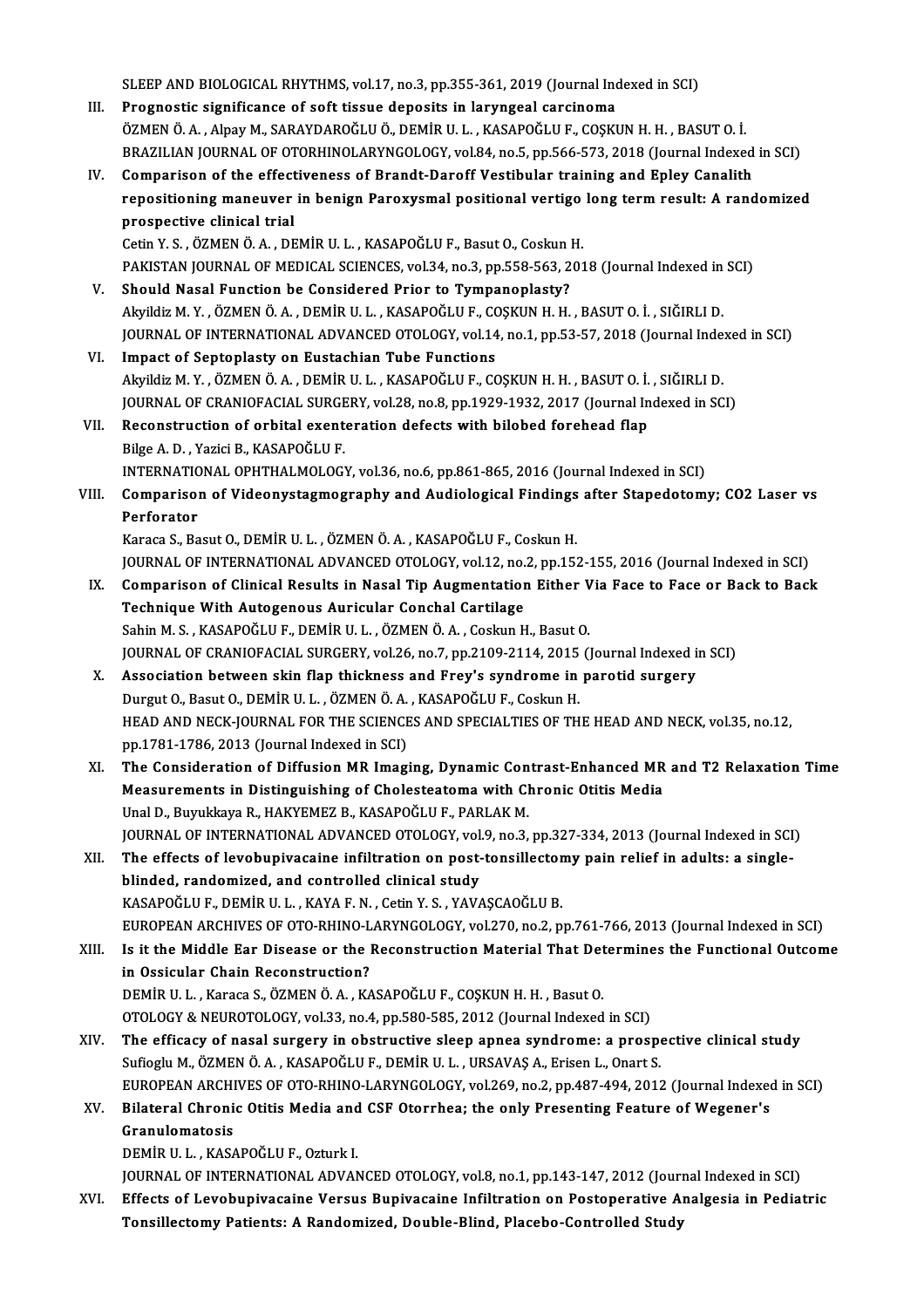Ozmen S., ÖZMEN Ö. A., KASAPOĞLU F.

Ozmen S., ÖZMEN Ö. A. , KASAPOĞLU F.<br>ANNALS OF OTOLOGY RHINOLOGY AND LARYNGOLOGY, vol.120, no.7, pp.489-493, 2011 (Journal Indexed in SCI)<br>Communication adjustment of nationts with a laryngostomy in Turkeyy Analysis by typ

Ozmen S., ÖZMEN Ö. A. , KASAPOĞLU F.<br>ANNALS OF OTOLOGY RHINOLOGY AND LARYNGOLOGY, vol.120, no.7, pp.489-493, 2011 (Journal Indexed in SC<br>XVII. Communication adjustment of patients with a laryngectomy in Turkey: Analysis by ANNALS OF OTOLOGY I<br>Communication adju<br>and mode of speech<br>Fuitte B M – KASABOČI Communication adjustment of patients with a laryngectomy in Turkey: Analysis by type of surgery and mode of speech<br>Evitts P.M., KASAPOĞLU F., Demirci U., Miller J. S.

PSYCHOLOGY HEALTH & MEDICINE, vol.16, no.6, pp.650-660, 2011 (Journal Indexed in SCI)

Evitts P. M. , KASAPOĞLU F., Demirci U., Miller J. S.<br>PSYCHOLOGY HEALTH & MEDICINE, vol.16, no.6, pp.650-660, 2011 (Journal Indexed in SCI)<br>XVIII. Acute invasive fungal rhinosinusitis: Evaluation of 26 patients treated wit PSYCHOLOGY HEALTH<br>Acute invasive funga<br>surgical procedures<br>KASAPOČI UE Cockup Acute invasive fungal rhinosinusitis: Evaluation of 2<br>surgical procedures<br>KASAPOĞLU F., Coskun H., ÖZMEN Ö. A. , Akalin H., ENER B.<br>OTOLAPYNCOLOCY HEAD AND NECK SUBCEPY vol 143 re surgical procedures<br>KASAPOĞLU F., Coskun H., ÖZMEN Ö. A. , Akalin H., ENER B.<br>OTOLARYNGOLOGY-HEAD AND NECK SURGERY, vol.143, no.5, pp.614-620, 2010 (Journal Indexed in SCI)<br>Ture stage aural stresia and stanosis surgery wit

- KASAPOĞLU F., Coskun H., ÖZMEN Ö. A. , Akalin H., ENER B.<br>OTOLARYNGOLOGY-HEAD AND NECK SURGERY, vol.143, no.5, pp.614-620, 2010 (Journal Indexed<br>XIX. Two-stage aural atresia and stenosis surgery with the use of synthet OTOLARYNGOLOGY-HEAD AND NEC<br>Two-stage aural atresia and ster<br>Yildirim N., Sahan M., KASAPOĞLU F.<br>ACTA OTO LABYNCOLOGICA yel 126 Two-stage aural atresia and stenosis surgery with the use of synthetic skin substitute<br>Yildirim N., Sahan M., KASAPOĞLU F.<br>ACTA OTO-LARYNGOLOGICA, vol.129, no.10, pp.1072-1079, 2009 (Journal Indexed in SCI)
- Yildirim N., Sahan M., KASAPOĞLU F.<br>ACTA OTO-LARYNGOLOGICA, vol.129, no.10, pp.1072-1079, 2009 (Journal Indexed in SCI)<br>XX. Prognosis in Sudden Hearing Loss: Is it the Disease or the Treatment that Determines the<br>Prognosis ACTA OTO-L<mark>.</mark><br>Prognosis i<br>Prognosis?<br>KASADOČUU Prognosis in Sudden Hearing Loss: Is it the Disease or the Treatment that Dete:<br>Prognosis?<br>KASAPOĞLU F., Tuzemen G., Hizalan I., Erisen L., Basut O., Onart S., Coskun H., ÖZMEN Ö. A.<br>JOUPMAL OF INTERNATIONAL ADVANCED OTOLO

Prognosis?<br>KASAPOĞLU F., Tuzemen G., Hizalan I., Erisen L., Basut O., Onart S., Coskun H., ÖZMEN Ö. A.<br>JOURNAL OF INTERNATIONAL ADVANCED OTOLOGY, vol.5, no.2, pp.187-194, 2009 (Journal Indexed in SCI) KASAPOĞLU F., Tuzemen G., Hizalan I., Erisen L., Basut O., Onart S., Coskun H., ÖZMEN Ö. A.<br>JOURNAL OF INTERNATIONAL ADVANCED OTOLOGY, vol.5, no.2, pp.187-194, 2009 (Journal Indexed<br>XXI. Electrophysiological Comparison of

JOURNAL OF INTERNATIONAL AD<br>Electrophysiological Comparis<br>Basut O., Noyan B., KASAPOĞLU F.<br>MEDITERRANEAN JOURNAL OF O. Electrophysiological Comparison of Peripheral Nerve Repair Methods: An Animal Stud<br>Basut O., Noyan B., KASAPOĞLU F.<br>MEDITERRANEAN JOURNAL OF OTOLOGY, vol.4, no.3, pp.170-175, 2008 (Journal Indexed in SCI)

# MEDITERRANEAN JOURNAL OF OTOLOGY, vol.4, no.3, pp.170-175, 2008 (Journal Indexed in SCI)<br>Articles Published in Other Journals

- I. Turkish Guideline for Diagnosis and Treatment of Allergic Rhinitis (ART) Turkish Guideline for Diagnosis and Treatment of Allergic Rhinitis (ART)<br>ECEVİT M. C. , Ozcan M., CAN İ. H. , Tatar E. C. , ÖZER S., Esen E., Atan D., GÖDE S., Elsurer C., Eryilmaz A., et al.<br>TURKISH ARCHIVES OF OTORHINOLA Turkish Guideline for Diagnosis and Treatment of Allergic Rhinitis (ART)<br>ECEVİT M. C. , Ozcan M., CAN İ. H. , Tatar E. C. , ÖZER S., Esen E., Atan D., GÖDE S., Elsurer C., Eryilmaz A., et a<br>TURKISH ARCHIVES OF OTORHINOLARY ECEVİT M. C. , Ozcan M., CAN İ. H. , Tatar E. C. , ÖZER S., Esen E., Atan D.<br>TURKISH ARCHIVES OF OTORHINOLARYNGOLOGY, vol.59, no.1, pp.1-1<br>II. Endoscopic Surgery for Sinonasal Cancer: Uludağ Experience<br>YAVIIZ H. P. ASI IER
- TURKISH ARCHIVES OF OTORHINOLARYNGOLOGY, vol.59, no.1, pp.1-157, 2021 (Journal Indexed in ESCI)<br>II. Endoscopic Surgery for Sinonasal Cancer: Uludağ Experience<br>YAVUZ H. B. , ASLIER M., DEMİR U. L. , KASAPOĞLU F. Endoscopic Surgery for Sinonasal Cancer: Uludağ Experience<br>YAVUZ H. B. , ASLIER M., DEMİR U. L. , KASAPOĞLU F.<br>European journal of rhinology and allergy, 2019 (Other Refereed National Journals)<br>The Efficesy of Sphanopolati
- YAVUZ H. B. , ASLIER M., DEMİR U. L. , KASAPOĞLU F.<br>European journal of rhinology and allergy, 2019 (Other Refereed National Journals)<br>III. The Efficacy of SphenopalatineArtery Cauterization with or withoutLigation in Idio European journal of rhinology a<br>The Efficacy of Sphenopalati<br>ResistantPosterior Epistaxis<br>YAVUZ H B - DEM<sup>ip II I - KASA</sup> The Efficacy of SphenopalatineArtery<br>ResistantPosterior Epistaxis<br>YAVUZ H. B. , DEMİR U. L. , KASAPOĞLU F.<br>European iournal of rhinology and allorgy ResistantPosterior Epistaxis<br>YAVUZ H. B. , DEMİR U. L. , KASAPOĞLU F.<br>European journal of rhinology and allergy, 2019 (Other Refereed National Journals)<br>Is There a Change in the Treatment of T1 Clettis Consen After CO3 Les

YAVUZ H. B. , DEMİR U. L. , KASAPOĞLU F.<br>European journal of rhinology and allergy, 2019 (Other Refereed National Journals)<br>IV. Is There a Change in the Treatment of T1 Glottic Cancer After CO2 Laser? A Comparative Study w European jo<br>I<mark>s There a</mark><br>Cold Steel<br>DEM<sup>ip II I</sup> Is There a Change in the Treatme:<br>Cold Steel<br>DEMİR U.L. , ÇEVİK T., KASAPOĞLU F.<br>TURKISH ARCHIVES OF OTORHINOLA

DEMIR U.L., CEVIK T., KASAPOĞLU F.

Cold Steel<br>DEMİR U. L. , ÇEVİK T., KASAPOĞLU F.<br>TURKISH ARCHIVES OF OTORHINOLARYNGOLOGY-TURK OTORINOLARENGOLOJI ARSIVI, vol.56, no.2, pp.64-69,<br>2018 (Journal Indexed in ESCI) TURKISH ARCHIVES OF OTORHINOLARYNGOLOGY-TURK OTORINOLARENGOLOJI ARSIVI, vol.56, no.<br>2018 (Journal Indexed in ESCI)<br>V. Herediter Hemorajik Telenjiektaziye Bağlı Epistaksiste İntranazal Bevacizumab Tedavisi<br>ÖZMEN Ö A. KASARO

2018 (Journal Indexed in ESCI)<br>Herediter Hemorajik Telenjiektaziye<br>ÖZMEN Ö. A. , KASAPOĞLU F., DEMİR U. L.<br>Türk Pineleji Dergisi vel 3. no 1. nn 14.17 Herediter Hemorajik Telenjiektaziye Bağlı Epistaksiste İntranazal Bevacizu<br>ÖZMEN Ö. A. , KASAPOĞLU F., DEMİR U. L.<br>Türk Rinoloji Dergisi, vol.3, no.1, pp.14-17, 2014 (Other Refereed National Journals)<br>An evaluation of the

ÖZMEN Ö. A. , KASAPOĞLU F., DEMİR U. L.<br>Türk Rinoloji Dergisi, vol.3, no.1, pp.14-17, 2014 (Other Refereed National Journals)<br>VI. An evaluation of the results of chemoradiotherapy and surgical treatment for hypopharyng Türk Ri<mark><br>An eval</mark><br>cancer<br>Uğur D An evaluation of the results of chemoradiotherapy and surgical treatment for hypo<br>cancer<br>Uğur D., ÖZMEN Ö. A. , DEMİRÖZ ABAKAY C., KASAPOĞLU F., COŞKUN H. H. , Özkan L., selçuk O.<br>Kulak Burun Boğaz İhtisas Dargisi val 22,

cancer<br>Uğur D., ÖZMEN Ö. A. , DEMİRÖZ ABAKAY C., KASAPOĞLU F., COŞKUN H. H. , Özkan L., selçuk O.<br>Kulak Burun Boğaz İhtisas Dergisi, vol.23, no.5, pp.275-281, 2013 (Refereed Journals of Other Institutions)<br>Oral kavite kans Uğur D., ÖZMEN Ö. A. , DEMİRÖZ ABAKAY C., KASAPOĞLU F., COŞKUN H. H. , Özkan L., selçuk O.<br>Kulak Burun Boğaz İhtisas Dergisi, vol.23, no.5, pp.275-281, 2013 (Refereed Journals of Other<br>VII. Oral kavite kanserlerinde se

- ŞenE.,BASUTO. İ. ,Öztürkİ.,DEMİRU.L. ,ÖZMENÖ.A. ,KASAPOĞLUF.,DurgutO. Oral kavite kanserlerinde sentinel lenf nodu biyopsisinin rolü<br>Şen E., BASUT O. İ. , Öztürk İ., DEMİR U. L. , ÖZMEN Ö. A. , KASAPOĞLU F., Durgut O.<br>Kulak Burun Boğaz İhtisas Dergisi, vol.22, no.2, pp.81-86, 2012 (Other Ref
- VIII. A Huge Plexiform Neurofibroma in a 20 Months Old Child: Case Report Sahin S., ÖZMEN Ö. A., KASAPOĞLU F., Saraydaroglu O., DEMİR U. L., COŞKUN H. H. Kulak Burun Boğaz İhtisas Dergisi, vol.22, no.2, pp.81-86, 2012 (Other Refereed Na<br><mark>A Huge Plexiform Neurofibroma in a 20 Months Old Child: Case Report</mark><br>Şahin S., ÖZMEN Ö. A. , KASAPOĞLU F., Saraydaroglu O., DEMİR U. L. ,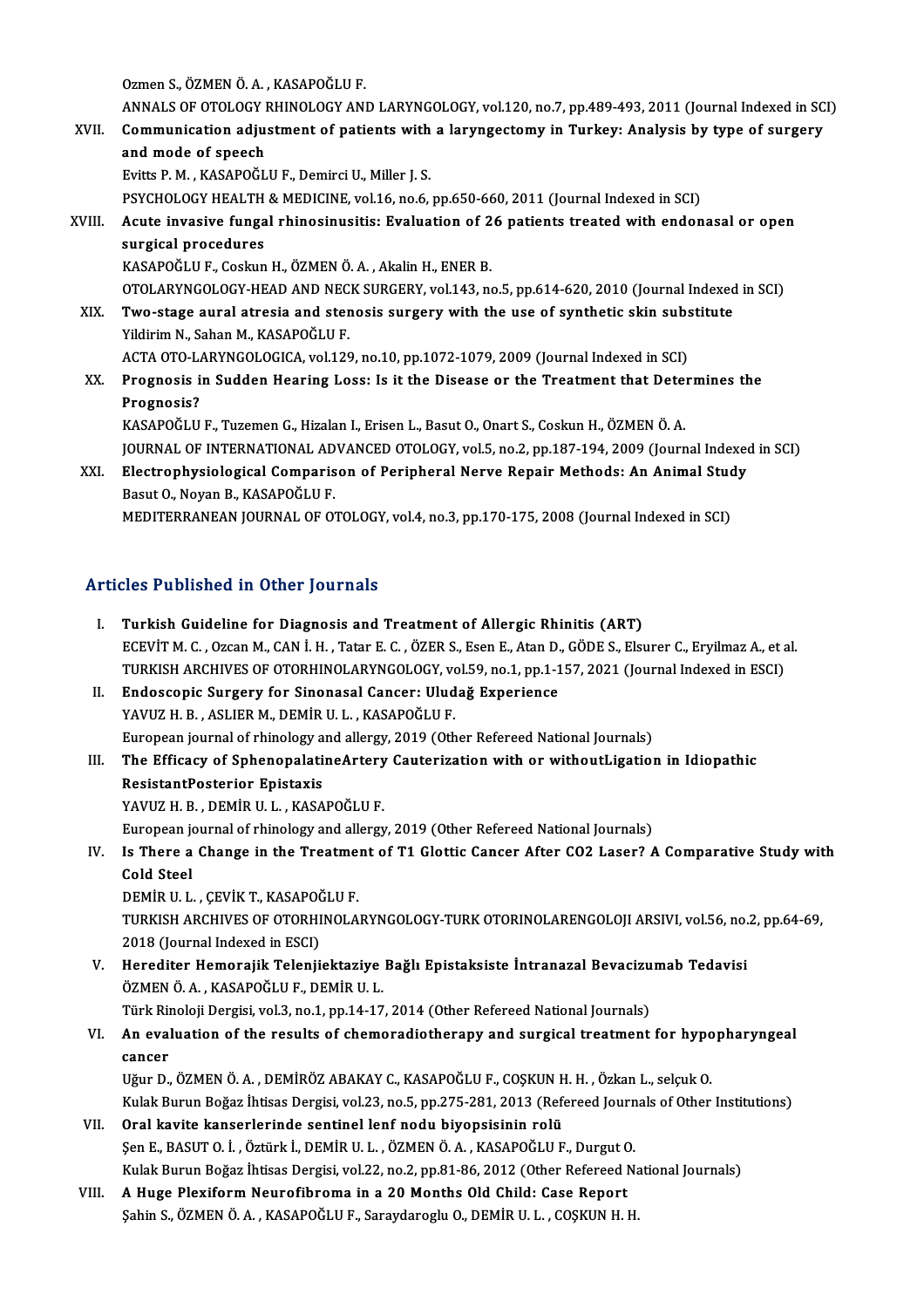KBB ve BBC Dergisi, vol.20, no.2, pp.94-97, 2012 (Other Refereed National Journals)<br>The role of selective neek dissection in nathelegisel N1 sevemeve sell cang

IX. The role of selective neck dissection in pathological N1 squamous cell carcinomas of the head and neck KBB v<br>The r<br>neck<br><sup>Vildur</sub></sup>

YıldırımT.,ÖZMENÖ.A. ,ERİŞENM.L. ,KASAPOĞLUF.,COŞKUNH.H. ,BASUTO. İ. ,OnartS.,Hızalanİ. Kulak Burun Boğaz İhtisas Dergisi, vol.21, no.2, pp.63-69, 2011 (Refereed Journals of Other Institutions)

- X. Augmentation rhinoplasty with autogenous cartilage grafts Kulak Burun Boğaz İhtisas Dergisi, vol.21, no.2, pp.63-69, 2011 (R<br>Augmentation rhinoplasty with autogenous cartilage graft<br>KASAPOĞLU F., ÖZMEN Ö. A. , COŞKUN H. H. , BASUT O. İ. , onart s.<br>TURKISH ARCHIVES OF OTORHINOLARY TURKISH ARCHIVES OF OTORHINOLARYNGOLOGY-TURK OTORINOLARENGOLOJI ARSIVI, vol.49, no.1, pp.1-4, 2011<br>(Other Refereed National Journals) KASAPOĞLU F., ÖZMEN Ö. A. , COŞKI<br>TURKISH ARCHIVES OF OTORHINOI<br>(Other Refereed National Journals)<br>The reliability of SleepStrip as a TURKISH ARCHIVES OF OTORHINOLARYNGOLOGY-TURK OTORINOLARENGOLOJI ARSIVI, vol.49,<br>(Other Refereed National Journals)<br>XI. The reliability of SleepStrip as a screening test in obstructive sleep apnea syndrome<br> $\ddot{o}$ ZMEN $\ddot{o}$
- (Other Refereed National Journals)<br>The reliability of SleepStrip as a screening test in obstructi<br>ÖZMEN Ö.A., Tüzemen G., KASAPOĞLU F., ÖZMEN S., COŞKUN H. H.<br>Kulak Burun Bogaz İhtis Derg val 21 no 1 nn 15 19 2011 (Other E The reliability of SleepStrip as a screening test in obstructive sleep apnea syndrome<br>ÖZMEN Ö. A. , Tüzemen G., KASAPOĞLU F., ÖZMEN S., COŞKUN H. H.<br>Kulak Burun Bogaz Ihtis Derg, vol.21, no.1, pp.15-19, 2011 (Other Referee ÖZMEN Ö. A. , Tüzemen G., KASAPOĞLU F., ÖZMEN S., COŞKUN H. H.<br>Kulak Burun Bogaz Ihtis Derg, vol.21, no.1, pp.15-19, 2011 (Other Refereed National Journals)<br>XII. Horlamada burun cerrahisinin etkinliği
- Kulak Burun Bogaz Ihtis Derg, vol.21, no.1, pp.15-19, 2011 (Other Refereed N<br>Horlamada burun cerrahisinin etkinliği<br>Sufioğlu M., ÖZMEN Ö. A. , KASAPOĞLU F., URSAVAŞ A., ERİŞEN M. L. , onart s.<br>TURKISH ARCHIVES OF OTORHINOL TURKISH ARCHIVES OF OTORHINOLARYNGOLOGY-TURK OTORINOLARENGOLOJI ARSIVI, vol.48, no.3, pp.97-102,<br>2010 (Other Refereed National Journals) Sufioğlu M., ÖZMEN Ö. A. , KASAPOĞLU F.,<br>TURKISH ARCHIVES OF OTORHINOLARYN<br>2010 (Other Refereed National Journals)<br>Fualuation of amylase lavels in the n TURKISH ARCHIVES OF OTORHINOLARYNGOLOGY-TURK OTORINOLARENGOLOJI ARSIVI, vol.48, no<br>2010 (Other Refereed National Journals)<br>XIII. Evaluation of amylase levels in the neck drainage and serum for early diagnosis of the<br>pharup

### 2010 (Other Refereed National<br>Evaluation of amylase level<br>pharyngocutaneous fistula<br>KASADOČLUE ÖZMENÖA Evaluation of amylase levels in the neck drainage and serur<br>pharyngocutaneous fistula<br>KASAPOĞLU F., ÖZMEN Ö. A. , COŞKUN H. H. , ERİŞEN M. L. , Onart S.<br>Kulak Burun Bogar Ibtis Dara vel 19 no 3 nn 67 70 3000 (Other B pharyngocutaneous fistula<br>KASAPOĞLU F., ÖZMEN Ö. A. , COŞKUN H. H. , ERİŞEN M. L. , Onart S.<br>Kulak Burun Bogaz Ihtis Derg, vol.19, no.2, pp.67-70, 2009 (Other Refereed National Journals)<br>Senterinenlesti Sennes: Heste Memnu KASAPOĞLU F., ÖZMEN Ö. A. , COŞKUN H. H. , ERİŞEN M. L. , Onart S.<br>Kulak Burun Bogaz Ihtis Derg, vol.19, no.2, pp.67-70, 2009 (Other Referee<br>XIV. Septorinoplasti Sonrası Hasta Memnuniyetinin Değerlendiriimesi<br>ÖZMEN Ö. A. D

- Kulak Burun Bogaz Ihtis Derg, vol.19, no.2, pp.67-70, 2009 (Other Refereed National Journals<br>Septorinoplasti Sonrası Hasta Memnuniyetinin Değerlendiriimesi<br>ÖZMEN Ö. A. , Dokuzlar U., Özdemircan T., KASAPOĞLU F., COŞKUN H. Septorinoplasti Sonrası Hasta Memnuniyetinin Değerlendiriimesi<br>ÖZMEN Ö. A. , Dokuzlar U., Özdemircan T., KASAPOĞLU F., COŞKUN H. H. , BASUT O. İ. , onart s.<br>Uludağ Üniversitesi Tıp Fakültesi Dergisi, vol.35, no.3, pp.119-1 ÖZMEN Ö. A. , Dokuzlar U., Özdemircan T., KASAPOĞLU F., COŞKUN H. H. , BASUT O. İ. , onart s.<br>Uludağ Üniversitesi Tıp Fakültesi Dergisi, vol.35, no.3, pp.119-122, 2009 (Refereed Journals of<br>XV. **Pediatrik Baş-Boyun Kit**
- Uludağ Üniversitesi Tıp Fakültesi Dergisi, vol.35, no.3, pp.119-122, 2009 (Refereed Journa<br>Pediatrik Baş-Boyun Kitleleri<br>ÖZMEN Ö. A. , KASAPOĞLU F., COŞKUN H. H. , ERİŞEN M. L. , Şen E., Yıldırım T., BASUT O. İ.<br>Bursa Davk Bursa Devlet Hastanesi Bülteni, vol.21, no.1, pp.47-50, 2007 (Other Refereed National Journals)

#### Refereed Congress / Symposium Publications in Proceedings

efereed Congress / Symposium Publications in Proceedings<br>I. REZİSTAN İDİYOPATİK BURUN KANAMALI HASTALARDA SFENOPALATİN ARTER<br>LİCASYONU (KOTERİZASYONU LIGASYONU/KOTERİZASYONU<br>LİGASYONU/KOTERİZASYONU<br>VAVUZ H. B. DEMİB ILL. KASAR REZİSTAN İDİYOPATİK BURUN KANA<br>LİGASYONU/KOTERİZASYONU<br>YAVUZ H. B. , DEMİR U. L. , KASAPOĞLU F.<br>40. Türk ulusal kılak burun boğaz ve baş l 1**.İGASYONU/KOTERİZASYONU**<br>19.Türkulusal kulak U.L., KASAPOĞLU F.<br>10. Türk ulusal kulak burun boğaz ve baş boyun cerrahisi kongresi, Turkey, 7 - 11 November 2018

- II. Nazal havayolunun orta kulak havalanmasına etkisi 40. Türk ulusal kulak burun boğaz ve baş boyun cerrahisi kongresi, Turkey, 7 - 11 No.<br>Nazal havayolunun orta kulak havalanmasına etkisi<br>Akyildiz M. Y. , ÖZMEN Ö. A. , DEMİR U. L. , KASAPOĞLU F., COŞKUN H. H. , BASUT O. İ.<br> 35. Türk Ulusal Kulak Burun Boğaz ve Baş Boyun Cerrahisi Kongresi, Antalya, Turkey, 2 - 06 November 2013<br>III. BILATERA VOKAL KORD PARALIZISI TEDAVISINDEUYGULANAN FARKLI TEDAVI Akyildiz M. Y. , ÖZMEN Ö. A. , DEMİR U. L. , KASAPOĞLU F., COŞKUN H. H. , BASUT O. İ.<br>35. Türk Ulusal Kulak Burun Boğaz ve Baş Boyun Cerrahisi Kongresi, Antalya, Turkey, 2 - 0<br>III. BİLATERA VOKAL KORD PARALİZİSİ TEDAVİ
- 35. Türk Ulusal Kulak Burun Boğaz ve Baş Boyun Cerrahisi Kongresi, Antalya, T<br>BİLATERA VOKAL KORD PARALİZİSİ TEDAVİSİNDEUYGULANAN FARKI<br>YÖNTEMLERİNİNSONUÇLARININ RETROSPEKTİF KARŞILAŞTIRILMASI<br>AKCA M. E. COSKUN U. U. PASUT BİLATERA VOKAL KORD PARALİZİSİ TEDAVİSINDEUYGULANAN FARKLI<br>YÖNTEMLERİNİNSONUÇLARININ RETROSPEKTİF KARŞILAŞTIRILMASI<br>AKÇA M. E. , COŞKUN H. H. , BASUT O. İ. , KASAPOĞLU F., ÖZMEN Ö. A. , DEMİR U. L.<br>20. Türk Ulucal KPP ve P YÖNTEMLERİNİNSONUÇLARININ RETROSPEKTİF KARŞILAŞTIH<br>AKÇA M. E. , COŞKUN H. H. , BASUT O. İ. , KASAPOĞLU F., ÖZMEN Ö. A. ,<br>39. Türk Ulusal KBB ve BBC Kongresi, Turkey, 8 - 12 November 2017<br>Nazal çarrabilerin östeki tünü fonk AKÇA M. E. , COŞKUN H. H. , BASUT O. İ. , KASAPOĞLU F., ÖZMEN Ö. A. , DEMİR U. L.<br>39. Türk Ulusal KBB ve BBC Kongresi, Turkey, 8 - 12 November 2017<br>IV. Nazal cerrahilerin östaki tüpü fonksiyonları üzerindeki etkisi
- AkyildizM.Y. ,ÖZMENÖ.A. ,DEMİRU.L. ,KASAPOĞLUF.,COŞKUNH.H. 35.TürkUlusalKulakBurunBoğazveBaşBoyunCerrahisiKongresi,Antalya,Turkey,2 -06November 2013 Akyildiz M. Y. , ÖZMEN Ö. A. , DEMİR U. L. , KASAPOĞLU F., COŞKUN H. H.<br>35. Türk Ulusal Kulak Burun Boğaz ve Baş Boyun Cerrahisi Kongresi, Antalya, Turkey, 2 - 0<br>1. endolarengeal supraglottik larenjektomi, geç dönem sonuçl
- 35. Türk Ulusal Kulak Burun Boğaz ve Baş Boyun Cerrahisi Kongresi, Antalya, Turkey, 2 06 Nove<br>endolarengeal supraglottik larenjektomi, geç dönem sonuçları: uludağ deneyimi<br>KASAPOĞLU F., KABAŞ UYSAL Z., Karaca S., DEMİR U endolarengeal supraglottik larenjektomi, geç dönem sonuçları: uludağ deneyimi<br>KASAPOĞLU F., KABAŞ UYSAL Z., Karaca S., DEMİR U. L. , ÖZMEN Ö. A. , COŞKUN H. H. , BASUT O. İ.<br>37. Türk ulusal kulak burun boğaz ve baş boyun c KASA<br>37. Tü<br>2015<br>Piner 37. Türk ulusal kulak buru<br>2015<br>VI. Rinoplastyide Greftler<br>KASAPOČLU E
- 
- 2015<br><mark>Rinoplastyide</mark><br>KASAPOĞLU F.<br>11 Türk Pinele KASAPOĞLU F.<br>11.Türk Rinoloji Kongresi, Turkey, 16 - 19 April 2015